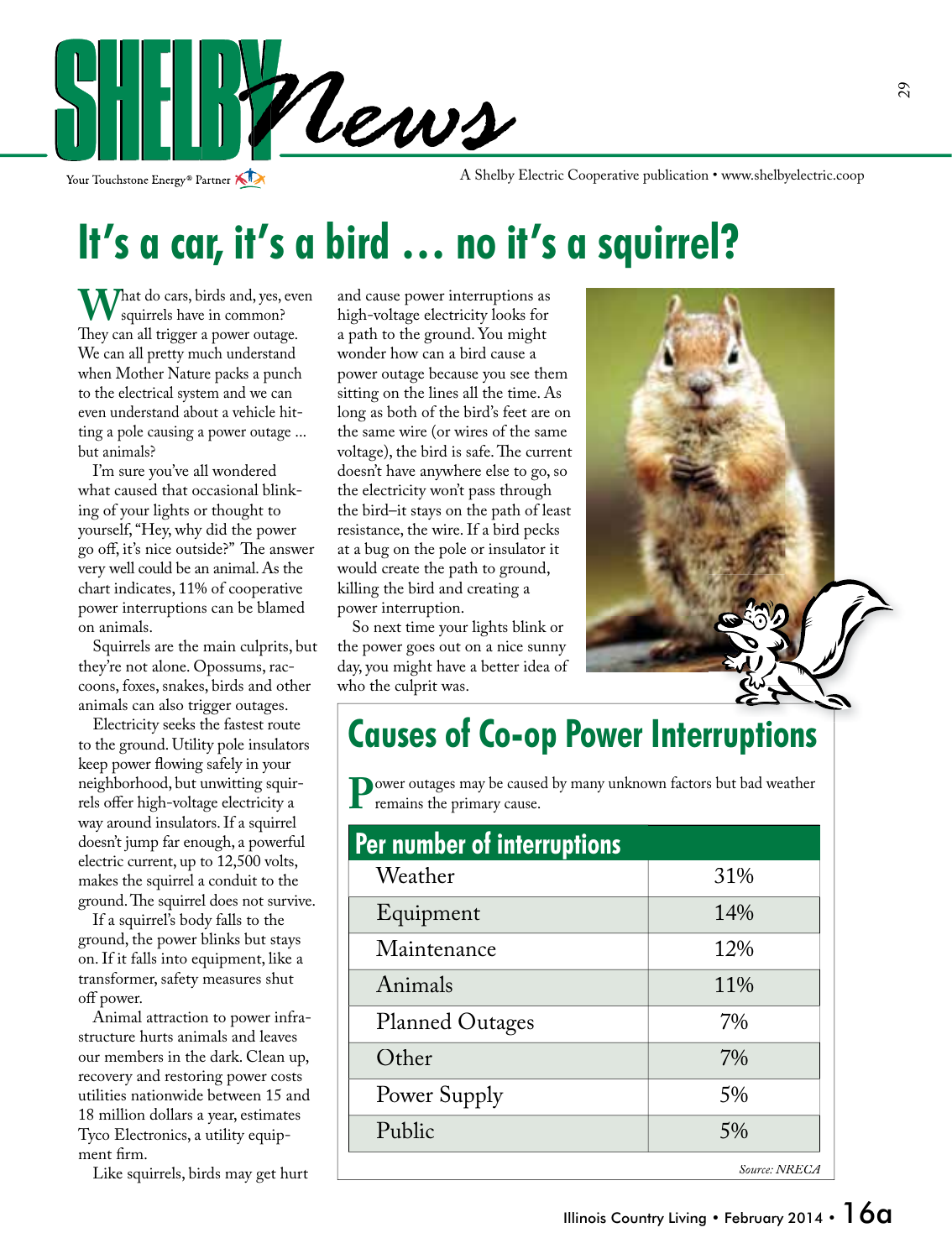# $\frac{1}{2}$

# **Don't forget to use your Co-op Connections Card**



**A**s a member of Shelby Electric Cooperative you should have a<br>
Co-op Connections Card and hopefully you're enjoying the<br>
sayings provided by the pharmacy discounts and the Healthy Sayi savings provided by the pharmacy discounts and the Healthy Savings Benefits, which provide you savings on dental, vision, hearing, chiropractic care and much more. Since the card's inception, Shelby Electric Cooperative members have saved \$73,494.00 on their prescriptions as of January 1, 2014.

 In addition to the health and prescription savings, your card can save you money at over 30,000 businesses nationally. Just visit connections.coop or use the link via the shelbyelectric.coop website to see all the businesses offering discounts locally and nationwide. If you're traveling for work, visiting friends or on vacation make sure you carry your co-op card and check the website for money saving discounts along the way.

#### **Here is a list of local participating businesses as of January 1, 2014.**

#### **Bloomington**

 **Glass Specialty Company Inc. 309-664-1087**  *\$20 Wal-Mart gift card with any auto glass replacement.*



P.O. BOX 560 Shelbyville, IL 62565 **Phone: 217-774-3986 Fax: 217-774-3330 www.shelbyelectric.coop twitter.com/YourCoop facebook.com/YourCoop**

#### **Office Hours:** 7:30 a.m. - 4:30 p.m.



#### **Champaign**

 **Glass Specialty Company Inc. 352-4258**

 *\$20 Wal-Mart gift card with any auto glass replacement.*

 **Wireless Mike's 356-9300**  *50% o car cord or leather case when activating a new line or upgrading an existing plan.*

#### **Decatur**

- **Creative Media Services, Inc. 428-9950**  *1 year of FREE hosting with website design or re-design.*
- **Glass Specialty Company Inc. 429-2371**  *\$20 Wal-Mart gift card with any auto glass replacement.*
- **Scotty's Pest Control 422-9372**  *10% discount on all jobs.*

#### **Forsyth**

 **Herzog Quality Optical 872-7710** 20% off complete pair of prescription  *glasses, lenses only or Plano sunglasses. 10% o all other products for sale (purses).*

#### **Gays**

 **Seal & Save 273-4638**  *Free inspection of ductwork and 20% discount on all services.*

#### **Greenville**

 **Enertech, Inc. 618-664-9010**  *\$50 per ton equipment discount (max 5 ton) on GeoComfort or Paradise geothermal systems.*

#### **Macon**

 **Macon Speedway 764-3000**  *\$2 o regular admission ticket.*

#### **Mattoon**

 **Wireless Mike's 258-8771**  *50% o car cord or leather case when activating a new line or upgrading an existing plan.*

#### **Oconee**

 **Hired Hands Services 539-4218**  *5% o any carpet or resilient ooring.*

#### **Pana**

 **Bland Heating & Air Conditioning 562-4256**  *10% discount on service calls.*

 **Merle Norman Cosmetic/ Cut N Curl 562-4722** 10% off retail.

#### **Peoria**

 **Glass Specialty Company Inc. 309-676-6181**   *\$20 Wal-Mart gift card with any auto glass replacement.*

#### **Pleasant Plains**

 **Paul Tree Farms, LLC. 414-9556 971-7876**  *10% o pines, spruces, maples and oaks.*

#### **Shelbyville**

- **Best Wedding Chapel 774-7809**  *A framed personalized wedding prayer with full wedding package.*
- **Beyers Chiropractic 774-5313** 10% off vitamins, braces and pillows.
- **Bogart Vision Care 774-4422** 20% off eyeglasses/sunglasses and 50% off  *second pair.*
- **Carl Grabb Motors 774-2165**  *Full service oil change \$23.45 plus taxes, up to 5 quarts and lter, excludes synthetic.*
- **Coon Creek Lodge 756-3147**  *10% discounts on kitchenettes.*
- **Custom Care Cleaners 774-3422** \$1 off every \$10, \$2 off every \$20, \$3 off  *every \$30.*

*Continued Next Page*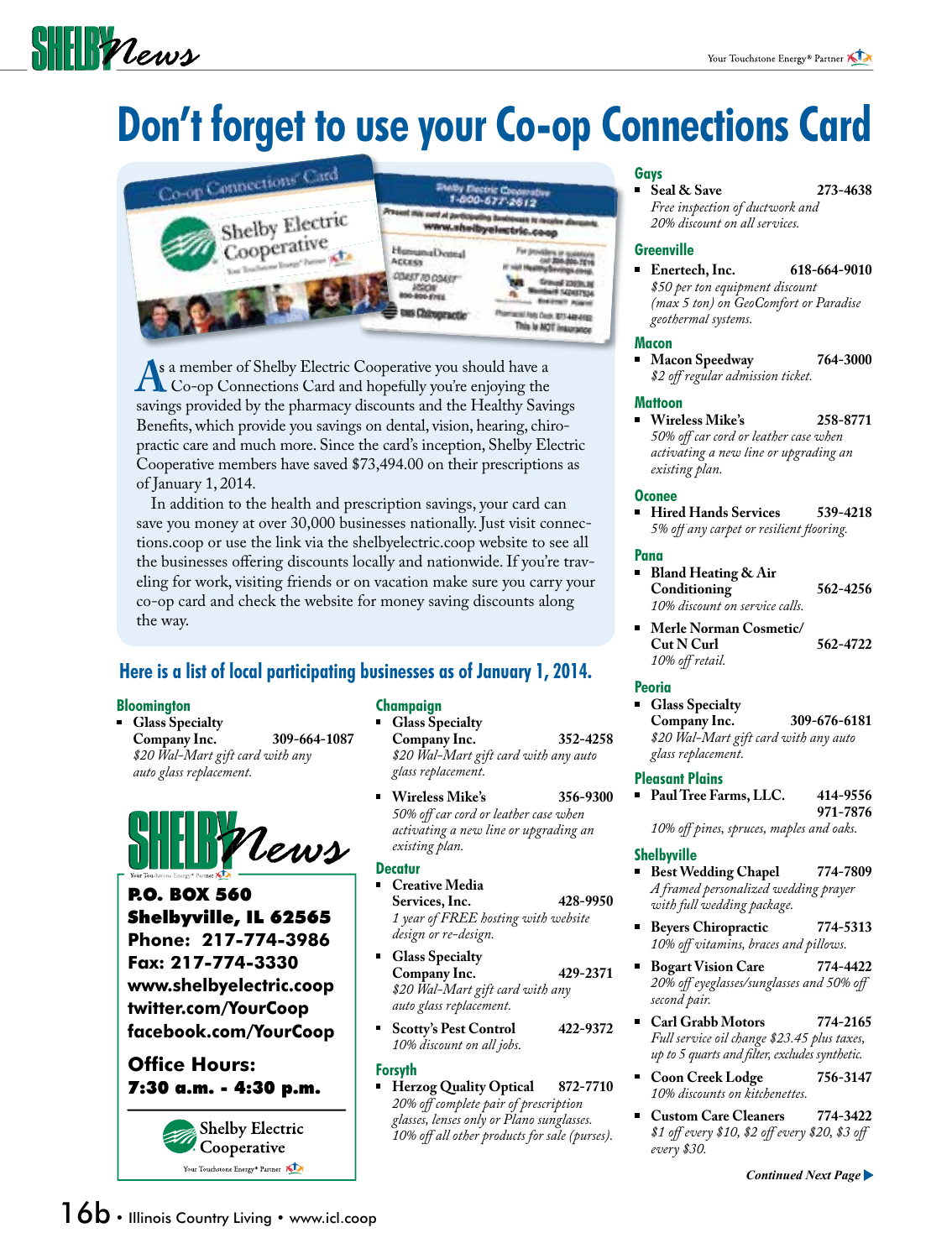- **Druby's 774-5143**  *2 free medium drinks w/ purchase of any everyday Family Deal.*
- **Grammy's West Side Floral 774-4644** 10% off, some restrictions apply.
- **Just A Stitch 774-2227** 20% off regular priced merchandise.
- **Leach-Wilson Chevrolet Buick CO. 774-3975**  *5% o parts and labor any day of the week.*
- **Macari's Service Center 774-4214**  *10% discount on furnace/AC clean/checks. Card to be present at time of billing.*
- **Merle Norman Cosmetic's & Boutique 774-4233**  *Save \$2 on a purchase of \$25 or more.*
- **Simply Yours Unique Crafts**  and Jewelry \$1 off every \$10 spent, \$2 off every \$20 spent, \$3 off every \$30 spent, etc.
- **Wireless Mikes's 774-9559**  *50% o car cord or leather case when activating a new line or upgrading an existing plan.*
- **Woodpile Primitives 254-6955**  *10% o on any stock item.*

#### **Sullivan**

 **Coyote Cabins 728-7150**  *Regular price is \$125/night, discount price is \$99/night for weekend and \$89 Sunday – Thursday.* 

#### **Taylorville**

- **A Classic Bouquet 824-6556**  *10% o purchases – cash & carry.*
- **Gordon Pontiac GMC 824-3381**  *\$200 o bottom line price after you have*  made your best deal. Limit - 1 offer per  *transaction, no cash value.*
- **Hear Well Hearing Care Centre 824-5210** 20% off all services.
- **Market Street Inn 824-7220** 10% off single night stay, 20% off two or  *more nights stay.*
- **ProStitch Auto Interiors & Upholstery, Inc. 824-3228**  *\$10 o any basic headliner replacement or free black vinyl for ag/commercial seat repairs.*
- **Taylorville Community Credit Union 824-9658**  *.25% o any new installment loan.*
- $\blacksquare$  The Best 4 Less 824-4003 10% off already discounted prices.
- **Yard Heating & Cooling 824-4737**  *10% o on furnace and/or air conditioner checkup.*

#### **Urbana**

 **Wireless Mike's 365-9300**  *50% o car cord or leather case when activating a new line or upgrading an existing plan.*

#### **Windsor**

#### **Hickory Hills Crafts & Collectibles 459-2347**  *10% o on \$20 or more.*

 Also available on the connections.coop website, you can download the Connections mobile app for your Apple or Droid phones and tablets. There is also a link to money saving coupons for you to download before you head out to the store. If you shop online be sure to sign up for My VIP Savings tab and earn cash back while shopping online with over 1,000 businesses including most of the major retailers. The Co-op Connections Card and connections.coop website are here to help you save money. This is just another way we are looking out for our members.

 If you have any questions about the Co-op Connections Card and the many benefits associated with it, please contact the office at 1-800-677-2612 or visit www.connections.coop.



### A quick look at the Healthy Savings discounts:

- · 10 to 60 percent discounts on eyeglasses, contact lenses, eye exams and LASIK.
- . 20 to 40 percent discounts on dental care such as cleanings, x-rays, root canals, crowns and orthodontics.
- . 35 percent discount on hearing aid prices at 2,000+ locations and a complimentary hearing evaluation.
- . 10 to 60 percent off usual charges for MRI and CT procedures plus savings on blood tests and other lab testing.
- . 50 percent savings on chiropractic diagnostic services and 30 percent savings on chiropractic treatments and other services, along with a free initial consultation.

To locate providers of these discounts in your area, go to Healthy Savings.coop and click on "Locate Provider."